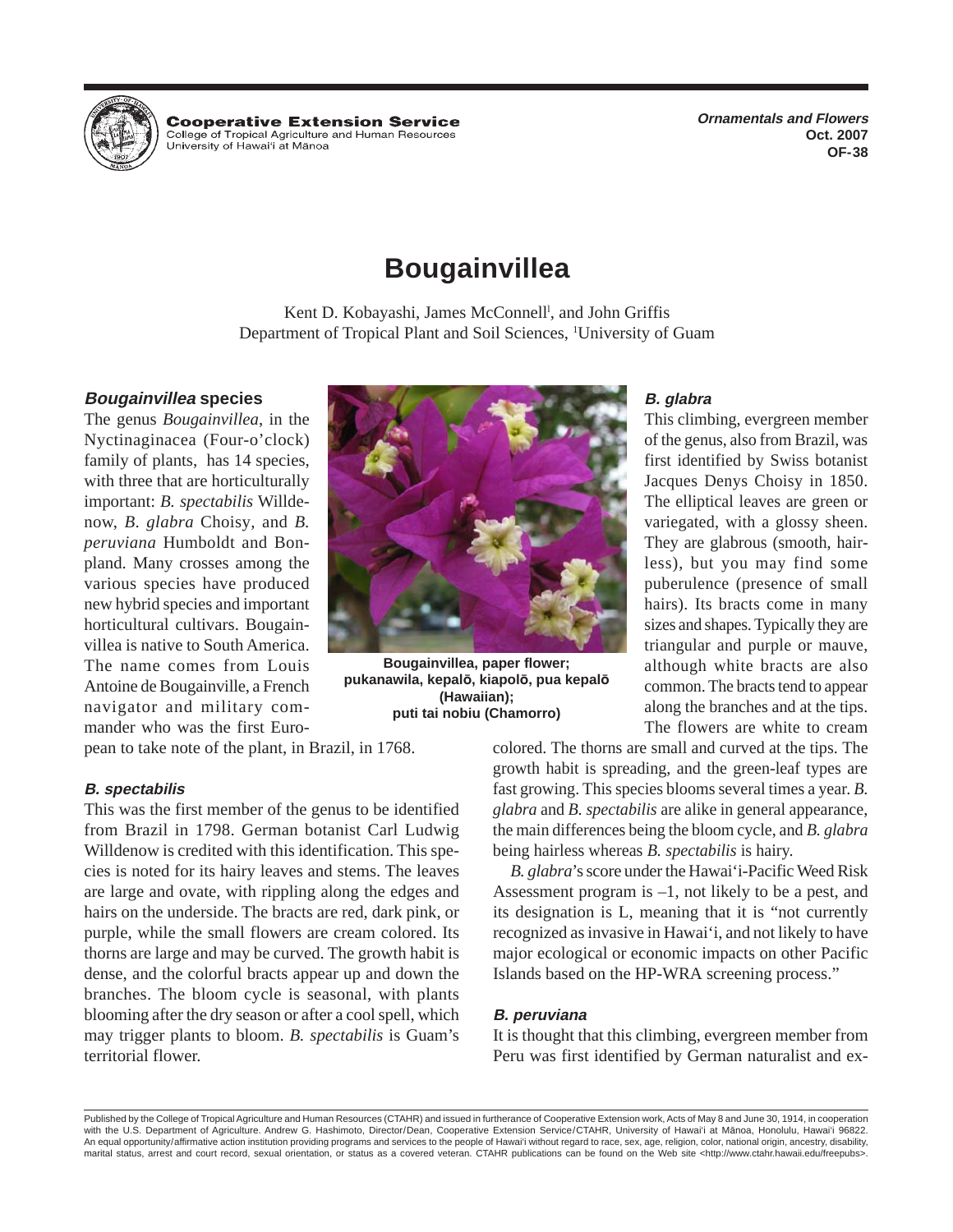plorer Alexander von Humboldt in 1810. This species is noted for its green bark. The long, thin leaves are strongly ovate and glabrous. The rounded bracts are magenta to pink and may have some distortion or wrinkling, and the flowers are yellow. The thorns are short and straight. The growth habit is lanky. This species is not as vigorous as some of the hybrids and often requires pruning to promote substantial branching. The plants may bloom several times a year if subjected to dry periods between flushes. *B. peruviana* is the most stable species of the three described here, as there is very little variation in the general shape of bracts and leaves.

#### **Bougainvillea hybrids**

Among bougainvillea's horticultural hybrids, *B. glabra*  x *B. peruviana* is by far the most common. This cross has its own hybrid name: *Bougainvillea* x *buttiana*. The original discovery of this hybrid was made by Mrs. R. Butt in a garden in Trinidad, hence the name. The leaves are large and ovate or heart-shaped with slight hairiness on both the upper and lower sides. The bracts are usually rounded, red or dark pink, and the thorns are straight and short. The small flowers are cream colored with pink tones, although the floral tube may be the same color as the bract. The growth habit is open and requires pruning to promote a bushy appearance. *B.* x *buttiana* hybrids generally bloom several times a year.

*Bougainvillea* x *spectoperuviana* is another common hybrid*.* The leaves are large, dark green, and ovate, and these hybrids are usually hairless. The bracts are coppery red in the juvenile stage, turning to various shades of magenta or pink as they age. The thorns are straight, and the flowers are cream colored. The growth habit is large and spreading, and they generally bloom several times a year.

*Bougainvillea* x *spectoglabra* is the last of the common hybrid bougainvilleas. The leaves are small and dark green, with mauve or purple bracts. The thorns are numerous and curved, and the small flowers are almost white. The growth habit is well branched and thick, and blooming is generally several times a year.

#### **Characteristics**

Bougainvillea is a tropical and subtropical woody, evergreen, shrubby vine. Typically multi-trunked or with clumping stems, it has a spreading, round plant habit with a height and spread of up to 20 feet. It climbs by sending out slender arching canes armed with stiff curved



**The true, perfect flower is small, tubular, commonly white or yellow, and surrounded by showy, vibrantly colorful petaloid bracts.** 

thorns. As they age, the stems turn from mid-green to dull green-brown. Bougainvillea is deciduous when grown in areas with a long dry season.

Numerous cultivars are available, with a striking array of colors. Their colorful "flowers" are really bracts, or modified leaves,  $\frac{1}{2}$ –2-inch long structures to which the true flowers are attached at the mid-rib. New growth is required for inflorescence production, which occurs on short stem axes borne laterally in the axils of leaves. From their initial emergence to full maturity, the bracts of many cultivars change color. Bracts may retain their color for several months after the flowers have finished, gradually fading to resemble the color and texture of paper.

Leaves are simple and alternate, with an undulate leaf margin. The leaf blade is 2–4 inches long, with much variation in shape: globular, elliptical, obivate, ovate, or cordate. Leaves are mid- to deep green, although some cultivars have variegated foliage.

The true, perfect flowers are small, tubular, and surrounded by showy, colorful petaloid bracts. The vibrant colors of bougainvillea are not from the inconspicuous, commonly white or yellow, flowers but from the bracts that surround each flower.

The fruit is an elongated achene less than  $\frac{1}{2}$  inch long. It is rather inconspicuous, not showy, and has a dry, hard fruit cover.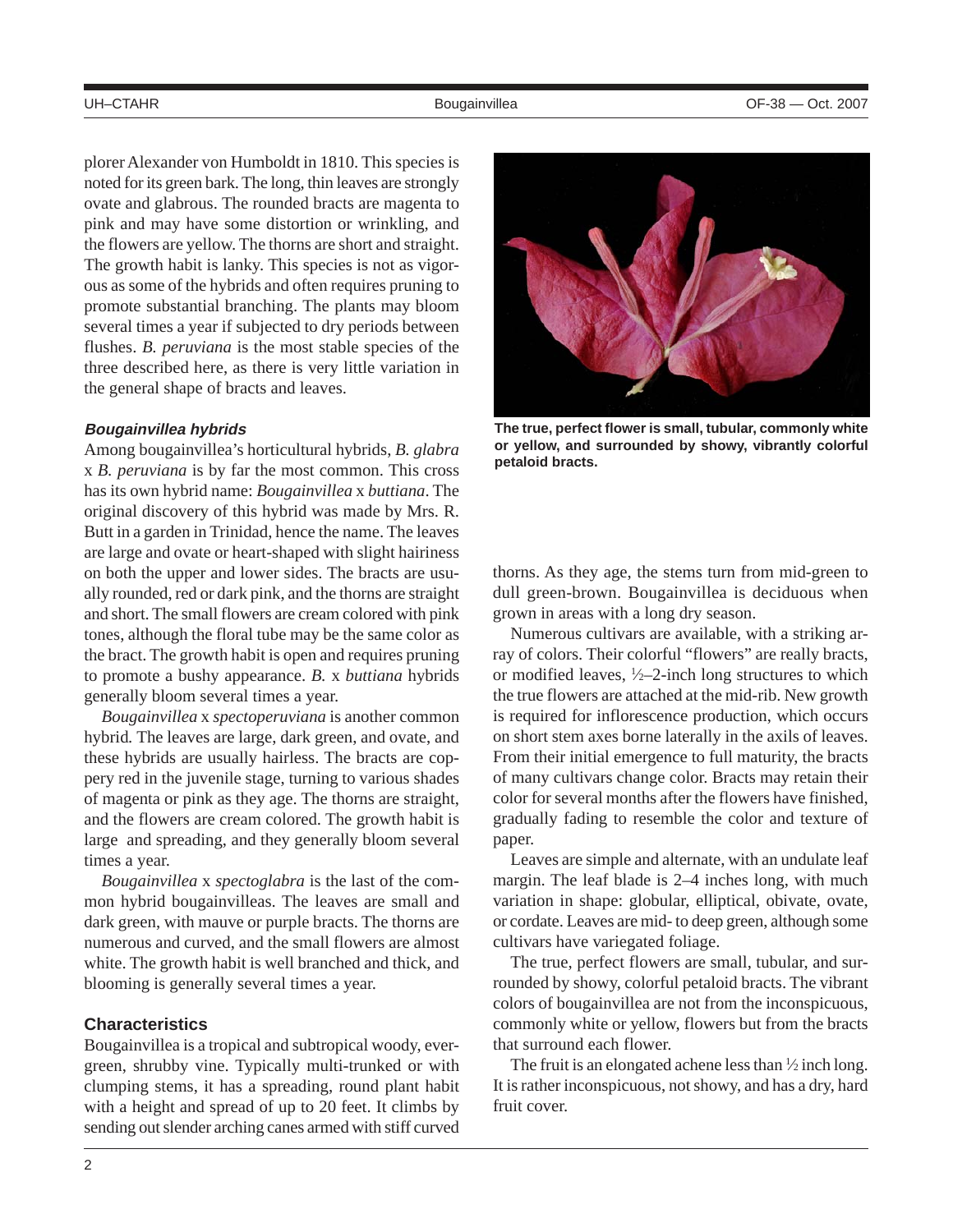

Bougainvillea in an urban landscape **Trained as a "standard**" **Bougainvillea** in an urban landscape



#### **Location and landscape uses**

#### **Location**

Bouganvilleas grow best in full sun. High light intensity is required for good flowering. Low light and shady areas are not suitable, as the plants will drop their bracts. Bougainvillea does best at elevations from 10 to 2500 feet.

Bougainvillea can tolerate hot dry locations, with temperatures over 100°F. It does well in locations with a minimum of 65°F at night and 75–95°F during the day. *B. glabra* can tolerate slightly cooler conditions (58– 64°F) than *B. spectabilis* (64–68°F). Bougainvillea does best with at least 25 inches of rainfall per year.

Bougainvillea grows well in rich, well drained, acidic (pH 5.5–6.0) soil. It does not thrive in soil that is constantly wet. Proper soil pH is essential because it affects the availability of mineral elements. A soil pH above 6.0 increases the possibility of micronutrient deficiencies, particularly iron. Bougainvillea is drought tolerant, salt tolerant, and wind resistant.

Bougainvillea is very susceptible to girdling during a storm. The bark will rub off at ground level when stems whip in high-speed winds. The plant is slow to recover from this, compared to other shrubs. If girdling is severe, the entire plant will wilt a few days after a storm. It should not be planted in extremely windy, unprotected areas.

#### **Landscape uses**

Bougainvillea's growth habit and beautiful showy bracts make it a popular plant for landscapes. It is used in mass plantings, as shrubs or bushes, and as ground cover on banks. Bougainvillea provides hedges, barriers, and slope coverings. For large, difficult-to-maintain areas, bougainvillea is an excellent ground cover. It can cover a whole hillside and will choke out weed growth. Dwarf cultivars make colorful ground covers.

Bougainvillea can be trained as a "standard," a small flowering tree with a single trunk (photo above), over arbors, into espaliers, onto walls, or to cascade down a slope. Bougainvillea is used as an accent plant, a specimen plant, in hanging baskets, in containers, and for bonsai.

Give plants enough room to grow to maturity without being crowded. Most cultivars do well 6–9 feet apart. Smaller cultivars can be planted closer together, at 3–5 foot spacing. Bouganvillea should not be planted within 4 feet of walkways, as the thorns could catch unsuspecting passersby.

In Hawai'i, flowering is heaviest from September to April. Flowering is promoted by short daylengths. In addition, cultural practices are important to ensure satisfactory floweringæavoid overwatering, overfertilizing with nitrogen, putting plants in heavy shade, and pruning too frequently. The flowering peak in Guam occurs during the dry months, March through May.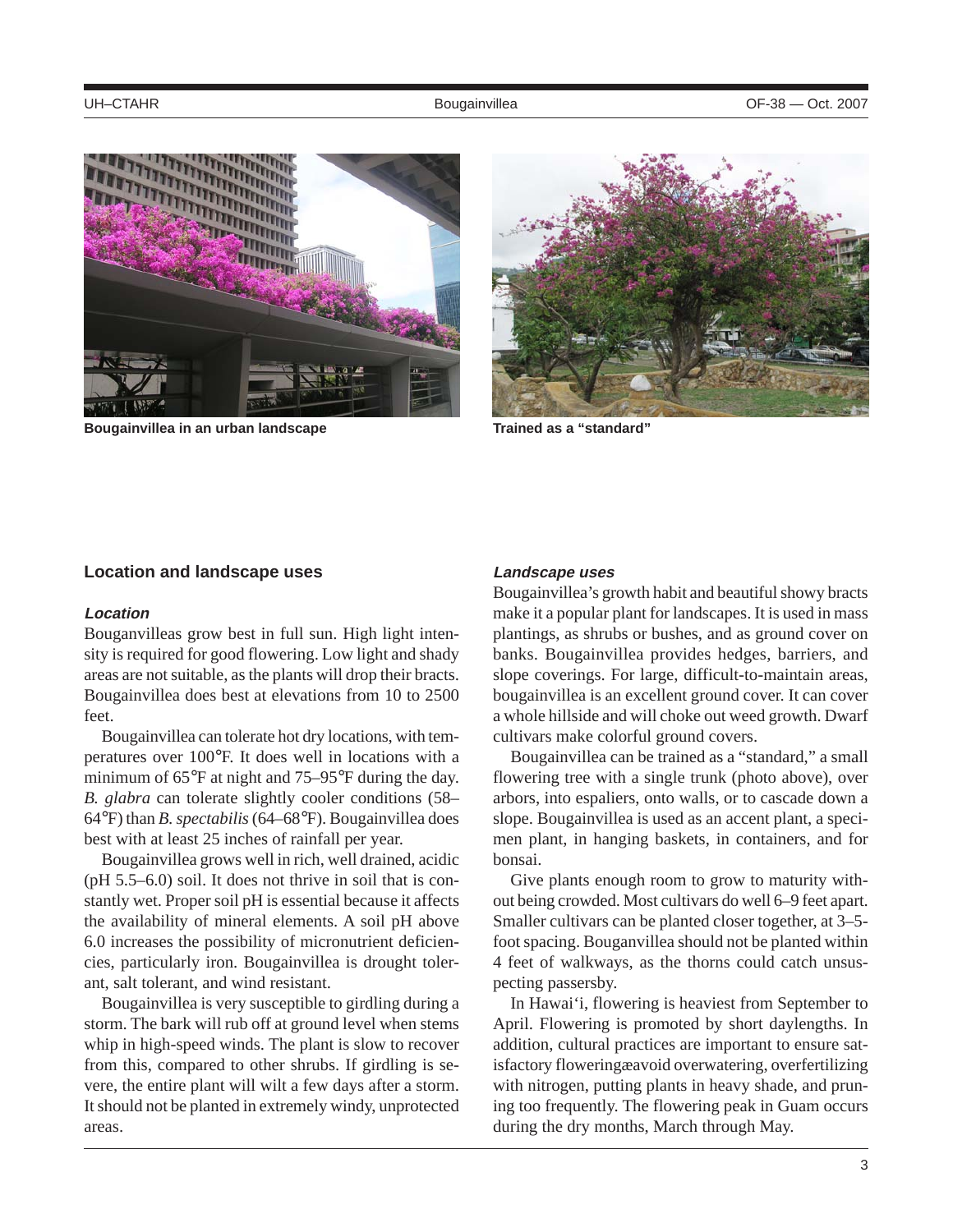## **Culture**

### **Watering**

Bougainvillea tolerates drying and if possible irrigation should be adjusted to be a little on the dry side. They are sensitive to overwatering but should not be allowed to completely dry out.

## **Fertilizer**

For best results, use organic fertilizer amendments or controlled-release fertilizers to moderate nitrogen release. At planting, amend the soil with a fertilizer high in phosphate. For long-term culture, topdressing with a controlled-release fertilizer is needed. Do not overfertilize. Too much fertilizer will promote vegetative growth and inhibit blooming.

Bougainvillea needs regular fertilizing with formulations having NPK ratios of 1:1:1 or 2:1:2. Applications of soluble minor elements help prevent leaf chlorosis. Micronutrient applications can be half the recommended rate, twice a year.

## **Pruning**

Bougainvillea responds well to pruning. Unless they are pruned regularly, bougainvillea grows into a tangled mass of old and new growth, and overcrowding often leads to pests and diseases. To prevent overcrowding, cut out any unneeded shoots. Cut all lateral shoots back to within two or three buds of the main stems. These will bear the new flowers and bracts.

Regular pruning is necessary to shape the plant and direct its growth because the shoots often grow vigorously. Flowers are borne on new growth, so pinching back and pruning is necessary to induce new growth. Pruning should be done after flowering has finished, as this encourages the new growth on which the next flush of flowers will occur.

To reduce the size of plants, cut them back by about a third, removing all spindly and twiggy growth. Prune suckers from the plant's base to encourage topgrowth. Dead wood should be removed as it appears. The long shoots can be trained in various shapes and heights espalliers, arbors, twisted or braided trunks, or even large, fanciful animals.

## **Controlling timing of flowering**

### *Environment*

Bougainvillea will flower sooner and more profusely with high light intensities, moderate temperatures, and longer nights. Short daylengths enhance flowering: 8– 11-hour daylengths with high light intensity and temperatures above 58–64°F. Heavy shade inhibits flowering. Drought stress can stimulate flowering even under long daylengths. Growers frequently allow plants to dry just to the point of wilting to induce flowering. Use care, because excessive drying can cause leaf drop and dormancy.

## **Cultural practices**

Pruning plants too frequently will inhibit flowering. Too much fertilizer will add growth but inhibit blooming. Nitrogen and phosphate are critical to flowering, but do not overfertilize. Keep soil moisture on the dry side.

## **Pot culture**

### **Light**

Plants should be placed in bright light or near a window with at least 4000 foot-candles of light. In low-light interior environments, their high light requirement leads to leaf drop. Bracts will be a lighter color than those grown in full sunshine.

As a point of reference, the amount of light at noon on a clear summer day is approximately 10,000 footcandles. On an overcast winter day, it may be as low as 500 foot-candles. Indoors, on a clear summer afternoon, the direct sun entering a window may be 4000–8000 foot-candles, but the level will be only about 600 footcandles in the shade to the sides of the window. The natural light indoors on the shady side of a house may be 150–250 foot-candles, depending on the amount of window area and the presence of eaves, window blinds, or curtains.

### *Media*

Any well drained potting medium is suitable for growing bougainvillea. A 1:1 (by volume) peat:perlite medium is suitable. If more weight is needed to stabilize the pot, man-made sand or soil may be added. The medium needs to be well drained to prevent a poor root system and reduced flowering. Avoid media with high peat content and water-retention levels. These types of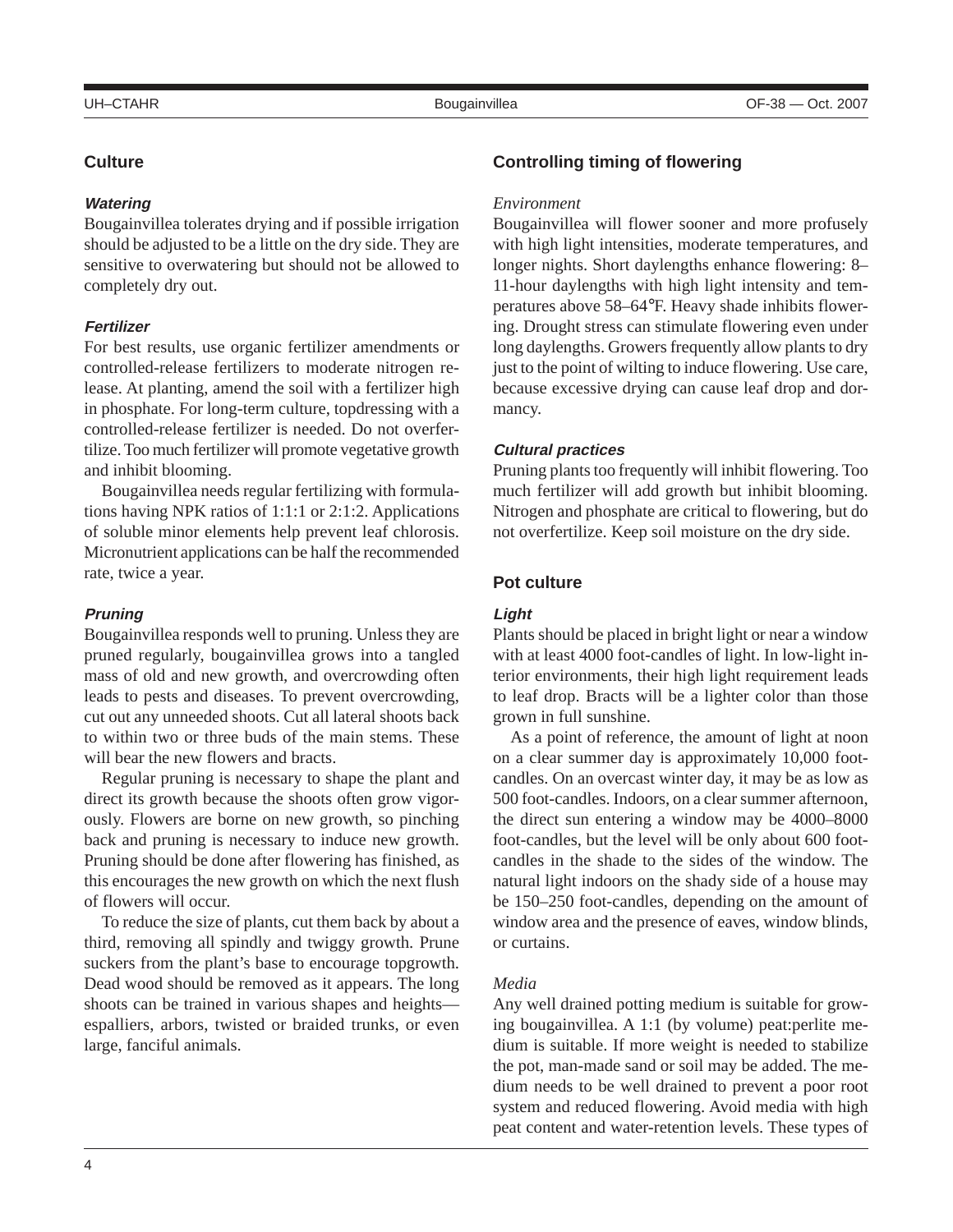media retain too much water and will contribute to root rot. Media pH should be 5.5–6.0.

#### *Watering*

Plants should be watered when the medium surface becomes dry. Close attention is needed because it is easy for plants to use up the available moisture in the pots. The amount of water needed depends on the medium type, environmental conditions, size of the plant, and pot size. Watering well but less frequently is better than frequent, light waterings.

#### *Fertilizing*

In pot cultivation, an evenly balanced controlled-release fertilizer (e.g., 8-8-8 or 10-10-10) can be applied every three months. Water-soluble fertilizer formulations can be applied weekly or bi-weekly at half-strength to provide a low nutrient concentration.

#### *Pruning*

Frequent pruning helps maintain the desired plant size and shape and keeps new growth soft and thorns to a minimum. Frequent cutting back promotes constant flushing of new growth and flowers.

Prune young plants to encourage a framework of strong shoots emerging from the base of the plant. Prune and shape plants after they flower, keeping them about 3 feet high and removing all spindly and twiggy growth. Cut out any weak or damaged growth.

#### **Growth regulators**

To induce lateral branching, applications of BA (benzyladenine) at 50–100 ppm can be made when the plant tips are pinched back. Apply one spray 24 hours after the first pinch and another 24 hours after the second pinch. Dikegulac sodium at 2 ounces/gallon can be used in lieu of the second pinch-plus-BA application to improve branching. Atrimmec®, a commercial formulation of dikegulac sodium (18.5% active ingredient), has been used at 1 ounce/gallon. Sprays should be applied to unpinched shoots when they reach 3 inches or to pruned plants three days after pruning. Avoid treating plants that are under stress.

To retard growth, Cycocel® (chlormequat) has been used on potted bougainvillea as a soil drench at 0.01– 0.02 ounce per pot when the axillary buds swell following the first pinch. A-Rest™ (ancymidol) and Bonzi® (paclobutrazol) are also effective. Use paclobutrazol at 20–40 ppm when plants are near salable size.

To prevent bract abscission, use the sodium salt of NAA (naphthaleneacetic acid) as a spray or dip at 10– 30 ppm. At the higher rate, NAA may promote abscission of immature bracts.

It is recommended that you test plant growth regulators on just a few plants before extensive use. Always follow label instructions. If label application rates or methods differ from those given above, follow the label.

#### **Propagation**

#### **Cuttings**

Softwood terminals, maturing green wood, and matured intermediate wood stem pieces can be used for propagation. Stem cuttings should be  $\frac{1}{8}$  inch or more thick and should have at least three to five nodes. Leaves may be left on the cuttings during rooting, but remove leaves from portions of the stem that are under the surface of the rooting medium.

Use a well drained rooting medium such as a 1:1 (by volume) peat:perlite mixture. Other rooting media such as man-made sand and peat or coir (coconut fiber) work well. Insert cuttings 1–2 inches into the medium and water thoroughly. Cuttings may be rooted directly in small pots or Jiffy-7s. Several cuttings may be rooted together in larger pots 5–6 inches in diameter. Foam propagation blocks may also be used.

Softwood terminals of easy-to-root cultivars do not require a rooting hormone. With more mature wood, a rooting hormone such as IBA (3-indolebutryic acid) at 2000–6000 ppm is commonly used. Higher concentrations may be needed with more difficult-to-root cultivars. Intermittent misting is commonly used to prevent desiccation during rooting. Cuttings should not be allowed to wilt.

Time to rooting is about 4–12 weeks, depending on the cultivar and the use of a rooting hormone. Transplant young plants with caution to avoid damaging their brittle roots. A broad-spectrum fungicide drench applied when planting cuttings and again after transplanting helps prevent root rot.

#### **Leaf-bud cuttings**

Leaf-bud cuttings can be used when source material is limited. Each node can be used as a cutting. The cutting, taken from shoots that are partially matured, consists of a leaf blade and a short piece of the stem  $(1-1\frac{1}{2})$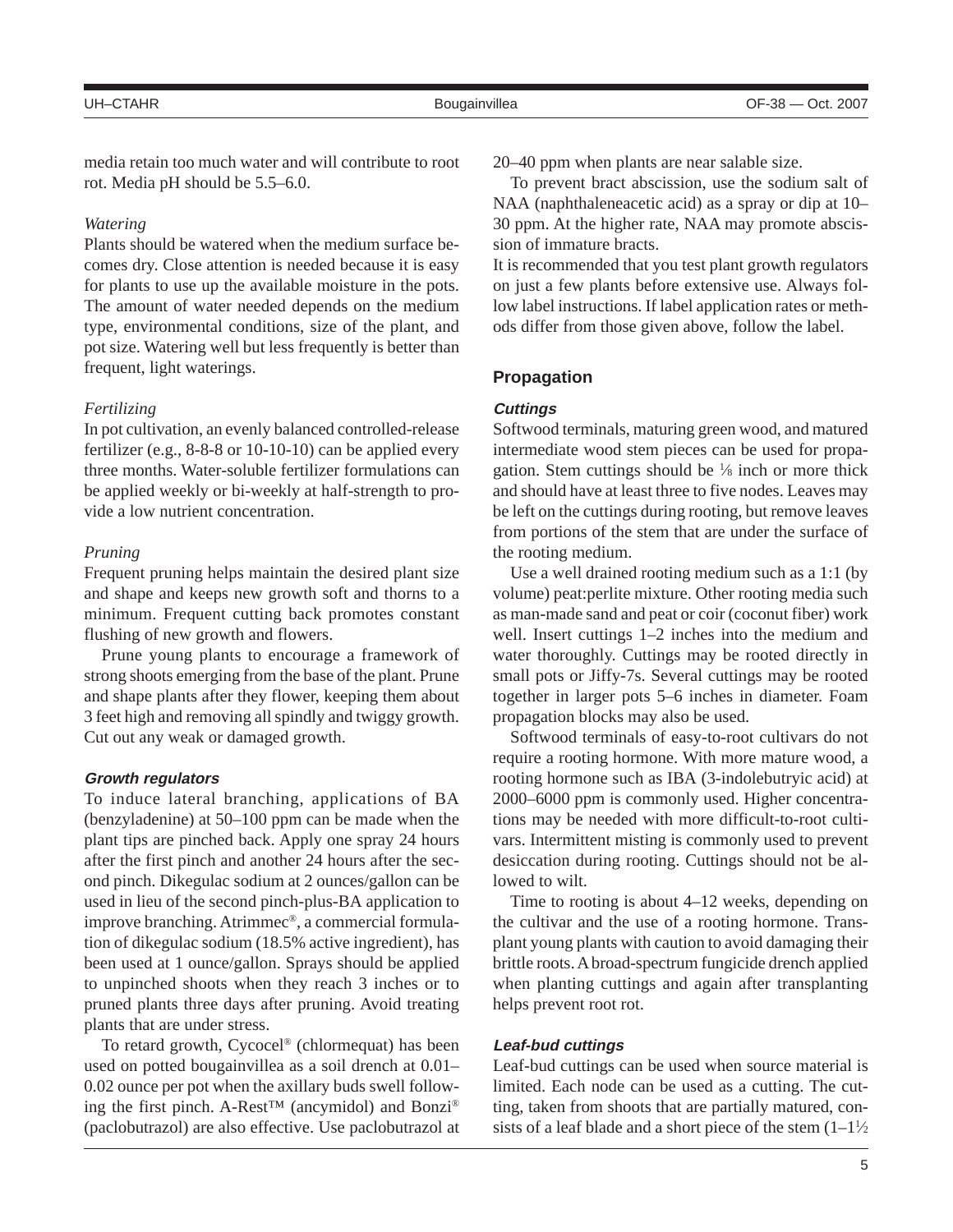inches) with the attached axillary bud. Cut the stem section about  $\frac{1}{2}$ –1 inch above and below the point of leaf attachment. Place the bud vertically in a rooting medium and lightly cover it  $(\frac{1}{4}$  inch) so that only the leaf blade can be seen.

#### **Grafting**

Some cultivars that have little or no chlorophyll in their leaves are difficult to grow from cuttings and need to be grafted onto a vigorous rootstock to be propagated. Grafting is useful with delicate cultivars that have fragile root systems. It is also used when it is desired to have multiple cultivars on one plant.

The scion should be free of disease. The rootstock could be a seedling or a rooted cutting of an existing, established plant. All cut surfaces should be covered with grafting wax once the join is made to prevent moisture loss. Remove shoots from the rootstock. Put the grafted plant in a humid environment so the scion does not dry out.

Various kinds of grafts may be used, including wedge, whip or tongue, or approach graft.

#### **Seeds**

Seeds germinate readily and require no treatments to break dormancy.

#### **Pests and diseases**

Contact the nearest Cooperative Extension Service office for assistance in identifying and recommendations for control of the various pests and diseases listed in the table on p. 8–9.

#### **Use in adornment**

Bougainvillea bracts are commonly used in lei making. Clip clusters of bracts, preferably in the early morning, and transport them in a paper or cloth bag. Wash with a cold-water soak. Bracts can be wrapped in damp newspaper, placed in a plastic container or paper box, and stored in a refrigerator at 40°F for up to 14 days.

Bougainvillea bracts are also used in *haku* (in Guam, *mwar mwar*), traditional, lei-like headbands made of leaves and flowers.

#### **Acknowledgement**

Thanks go to Scot Nelson and Edwin Mersino for reviewing the manuscript.

#### **References**

- Bradley, S. 2005. The pruner's bible: A step-by-step guide to pruning every plant in your garden. Rodale, Inc., Emmaus, PA.
- Criley, R.A. 1997. Bougainvillea. In: M.L. Gaston, S.A. Carver, C.A. Irwin, and R.A. Larson (eds.), Tips on growing specialty potted crops. Ohio Florists' Association, Columbus, OH.
- Gilman, E.F. 1999. Bougainvillea spp. Cooperative Extension Service, University of Florida, Fact Sheet FPS-70.
- Growing plants for Hawaiian lei: 85 plants for gardens, conservation, and business. 2002. University of Hawai'i at M*ä*noa, College of Tropical Agriculture and Human Resources (CTAHR).
- Hackett, W.P., R.M. Sachs, and J. DeBie. 1972. Growing bougainvillea as a flowering pot plant. California Agriculture 26(8):12–13.
- Hamilton, D.F., and J.T. Midcap. 2003. Propagation of woody ornamentals by cuttings. Cooperative Extension Service, University of Florida.
- Iredell, J. 1994. Growing bougainvilleas. Simon & Schuster Australia. East Roseville, NSW, Australia.
- Neal, M.C. 1965. In gardens of Hawaii. Bishop Museum Press, Honolulu.
- Pertuit, A. 1999. Bougainvilleas. Cooperative Extension Service, Clemson University, Home & Garden Information Center HGIC 1553.
- Schoellhorn, R., and E. Alvarez. 2002. Warm climate production guidelines for bougainvillea. Cooperative Extension Service, University of Florida, ENH 874.
- Tavares, J., D. Hensley, J. Deputy, D. Tsuda, and A. Hara. 1998. Bougainvillea looper. CTAHR publication IP-2.
- Teho, F. 1971. Plants of Hawaii: How to grow them. The Petroglyph Press, Hilo, HI.
- Watson, D.P., and R.A. Criley. 1973. Bougainvilleas. CTAHR Circular 469.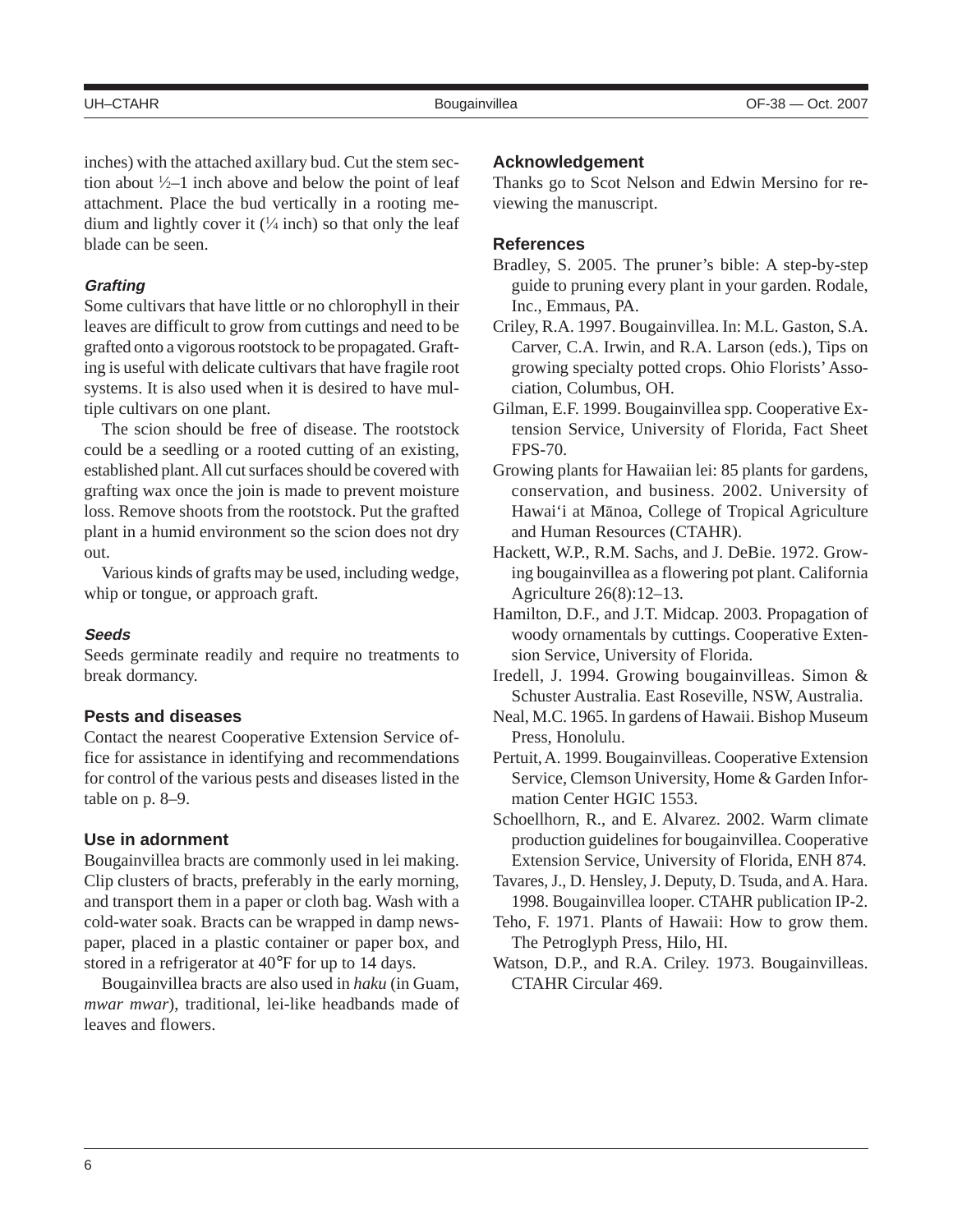

**Internode length has a strong influence on bougainvillea growth habit and characteristics in the landscape. Compare the distance between bract nodes on the upper two stems, from the same plant, with the stem from a different plant, below. (The tiles are 10 inches square.)** 



**Here is the plant with the shorter internodes, compact and easily shaped and maintained in the landscape.** 



**Here is the plant with the longer internodes; note its exuberant growth habit. Highly colorful at some times of year, it is capable of climbing 30–40 feet into the Norfolk Island Pine behind it. Maintanence can be laborious.** 

## **Internode length and landscape characteristics**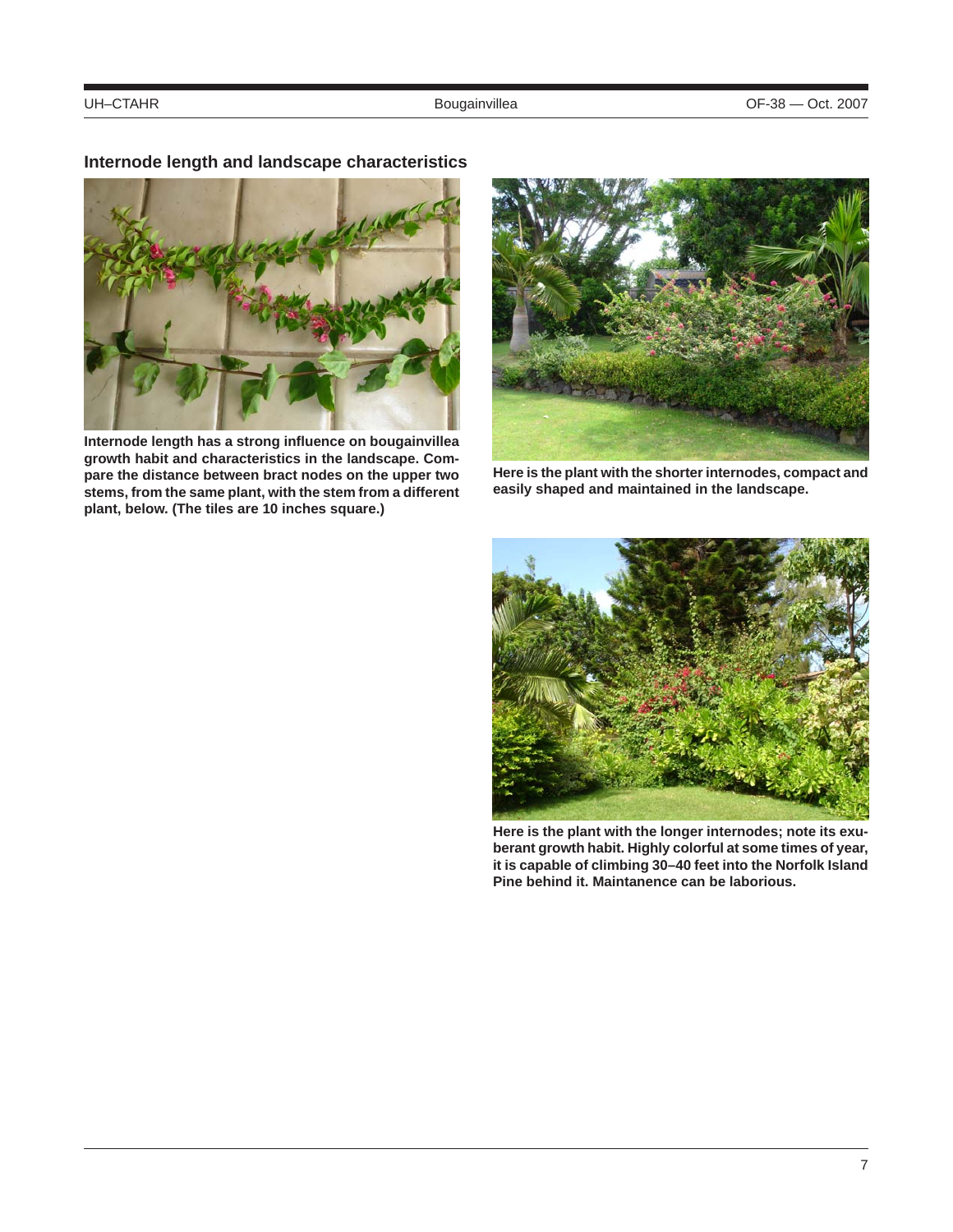## **Pests, diseases, and physiological problems**

| <b>Problem</b>                        | <b>Description</b>                                                                                                                                                                                                                       | <b>Symptoms</b>                                                                                                                                                                                                          | <b>Control</b>                                                                                                                                                                                                                                                                                                                                                                                                                                                                                                                      |
|---------------------------------------|------------------------------------------------------------------------------------------------------------------------------------------------------------------------------------------------------------------------------------------|--------------------------------------------------------------------------------------------------------------------------------------------------------------------------------------------------------------------------|-------------------------------------------------------------------------------------------------------------------------------------------------------------------------------------------------------------------------------------------------------------------------------------------------------------------------------------------------------------------------------------------------------------------------------------------------------------------------------------------------------------------------------------|
| aphids                                | Small, rounded or pear-<br>shaped, soft bodied<br>insects. Clustered on<br>stems, leaves, buds, and<br>flowers. Usually found on<br>new growth. Most aphids<br>have a pair of tube-like<br>cornicles on the posterior<br>of the abdomen. | Aphids suck the sap, causing<br>speckles on the foliage,<br>reduced color, stunting,<br>wilting, and deformed leaves.<br>In severe cases, leaf loss<br>occurs.                                                           | Insecticidal soap is the safest and most effective<br>control strategy. Controlling the ants will go a long<br>way in helping to control aphids, as well as<br>scales and mealybugs. Ants move these insects<br>around and harvest the honeydew they exude.<br>Ants also protect these insects from predators<br>and parasites.                                                                                                                                                                                                     |
| bougainvillea<br>loopers<br>stellata) | Green or brown smooth<br>skin caterpillar, one inch<br>(Disclisioprocta long. Feeds primarily at<br>night.                                                                                                                               | Leaves are eaten. Severe<br>scalloping of leaves. As the<br>population multiplies, plants<br>can be defoliated.                                                                                                          | Bacillus thuringiensis (BT) insecticide. Neem-<br>based biological insecticide products. Most<br>synthetic insecticides with labels permitting use<br>against caterpillars on land-scape ornamentals.<br>Organic insecticide Spinosad. Spraying late in<br>the evening, when caterpillars and adult moths<br>are active, is recommended.                                                                                                                                                                                            |
| grasshoppers                          | Grasshoppers are easy to<br>see and should be<br>controlled before they<br>become numerous.                                                                                                                                              | These insects occasionally<br>consume large quantities of<br>foliage. Their feeding leaves<br>an irregular appearance.                                                                                                   | Spray plants with an insecticide registered for<br>ornamental plants.                                                                                                                                                                                                                                                                                                                                                                                                                                                               |
| mealybugs                             | White, cottony masses<br>found in leaf axils, on<br>underside of leaves, on<br>roots, and other protected<br>areas.                                                                                                                      | Mealybugs suck plant<br>juices. Infested plants<br>become stunted, and plant<br>parts may die. Honey-dew<br>and sooty mold are often<br>present.                                                                         | Systemic insecticides are preferred. Horticultural<br>oil can be used, but the label should be followed<br>to avoid burning the leaves and flowers. Burning<br>may occur if the concentra-tion is too high or if<br>the plants are sprayed in the heat of the day.<br>HDOA is releasing predator insects that should<br>help control mealybugs in the future.                                                                                                                                                                       |
| mites                                 | These small pests feed on<br>young new growth. Most<br>mites are very small and<br>difficult to see even with a<br>hand lens.                                                                                                            | Feeding causes curling,<br>puckering, deformity,<br>distortion, and bronzing.<br>Wilting may occur.                                                                                                                      | Minimize the possibility of introducing mites into<br>the growing area on infested plant material.<br>Eliminate weeds that are alternate hosts. Ultra<br>fine oil, insecticidal soap, or neem may also be<br>used. Wash foliage with a strong spray of cold<br>water. Wash the plants with soapy water and a<br>soft brush or cloth to remove insects.                                                                                                                                                                              |
| reniform<br>nematodes                 | Microscopic parasitic<br>roundworms that live in<br>and feed on roots.<br>damaging roots and<br>preventing normal uptake<br>of water and nutrients.                                                                                      | Poor growth, stunted,<br>chlorotic (yellow) foliage;<br>premature wilting, low vigor,<br>thin canopy, and leaf and/or<br>bloom loss under relatively<br>mild stress; swollen,<br>knotted, gnarled areas on<br>the roots. | The goal is to manage their population, reducing<br>their numbers below damaging levels.<br>Incorporate good compost or organic materials,<br>such as manure or wood shavings, into the soil<br>as a preplant amendment to encourage microbial<br>activity to depress nematode populations. Grow<br>French marigolds, tilling it in as green mulch.<br>Solarization, the heating of soil by using clear<br>plastic tarps to increase and trap the sun's heat,<br>can be an effective means of controlling<br>nematodes in the soil. |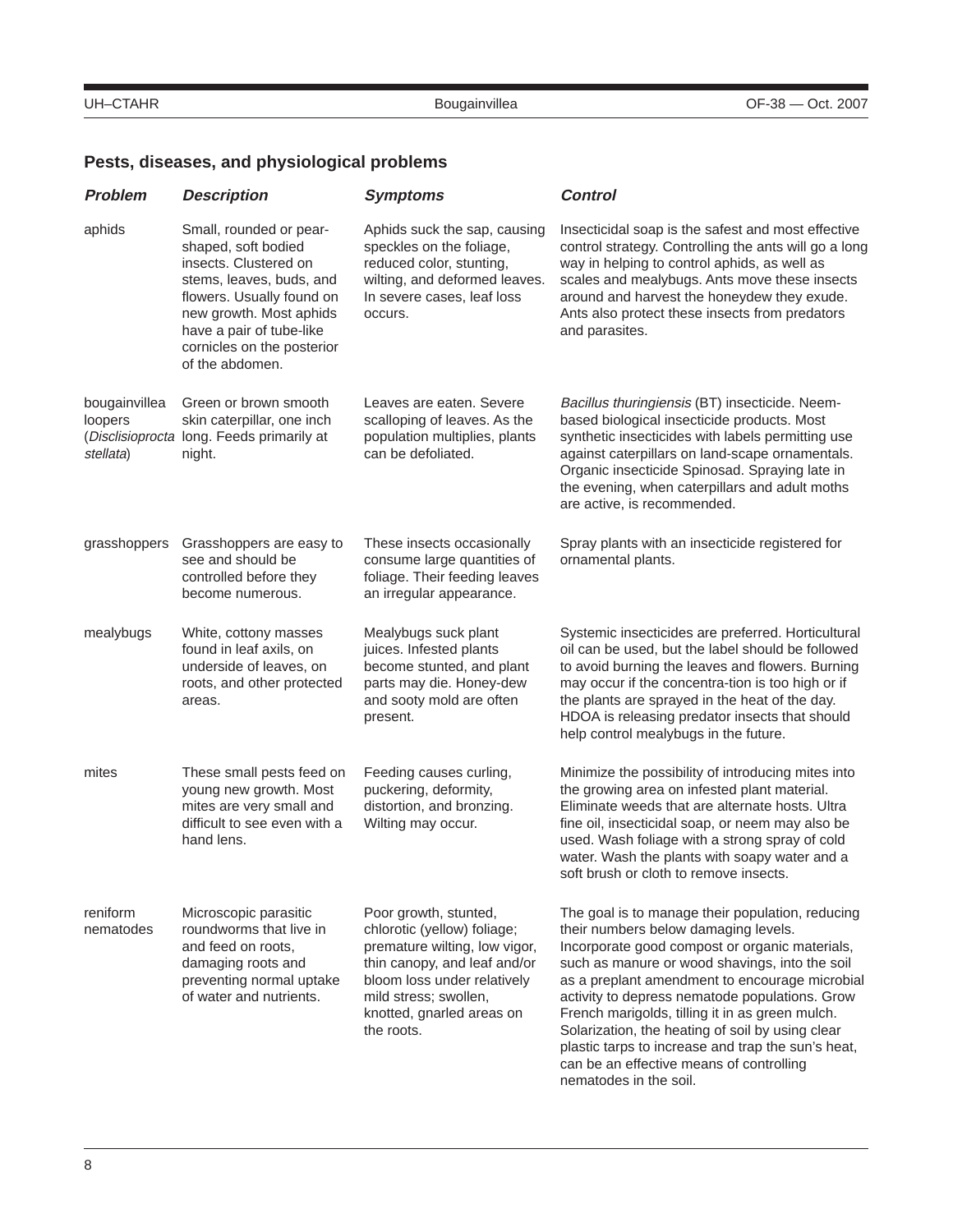| Problem                                                     | <b>Description</b>                                                                                                                                                                                                                                                                                                       | <b>Symptoms</b>                                                                                                                                                                                                                                | <b>Control</b>                                                                                                                                                                                                                                                                                                                                                       |
|-------------------------------------------------------------|--------------------------------------------------------------------------------------------------------------------------------------------------------------------------------------------------------------------------------------------------------------------------------------------------------------------------|------------------------------------------------------------------------------------------------------------------------------------------------------------------------------------------------------------------------------------------------|----------------------------------------------------------------------------------------------------------------------------------------------------------------------------------------------------------------------------------------------------------------------------------------------------------------------------------------------------------------------|
| scales<br>(Coccus<br>hesperidium)                           | Scales are sedentary<br>insects that are covered by<br>a hard protective covering<br>(shell) or waxy secretion.<br>Appear on leaves, petioles,<br>or stems.                                                                                                                                                              | Scales suck plant juices.<br>They appear as raised or<br>brown bumps (scales) which<br>give stems or leaves a lumpy<br>appearance. Feeding causes<br>a characteristic yellow or<br>chlorotic streak that radiates<br>from point of attachment. | Horticultural oils work well. A systemic insecticide<br>may have to be used against scales. Control the<br>ants that move the scales around and farm them.<br>Wash the plants with soapy water and a soft<br>brush or cloth to remove insects. Thoroughly<br>wash undersides of leaves where pests may also<br>reside. Remove with alcohol-saturated cotton<br>swab. |
| whiteflies                                                  | Sap-feeding insects that<br>feed on undersides of<br>leaves. Whiteflies are tiny;<br>the adults resemble white<br>moths. The immature<br>stages look like scale<br>insects.                                                                                                                                              | Infested leaves often have<br>small yellow spots where<br>adults or immature whiteflies<br>have fed. When populations<br>become dense, the leaves<br>become yellow and lower<br>leaves are covered with<br>black sooty mold.                   | Many insecticides are registered for and effective<br>at controlling whiteflies. Undersides of leaves<br>must be covered thoroughly to achieve<br>satisfactory control. Successive sprays of<br>insecticidal soaps, oils, or synthetic pyrethrum.                                                                                                                    |
| leaf spots*                                                 | Bacteria and fungi cause<br>leaf spots. Can be a<br>problem in prolonged wet<br>conditions.                                                                                                                                                                                                                              | Small, reddish, round spots<br>on the leaves. Spots are<br>usually surrounded by a<br>"halo" of pale green and<br>rapidly expand to become<br>irregular dark patches.<br>Defoliation may occur.                                                | Various broad-spectrum fungicides may be used.<br>Remove all dead leaves and reduce crowding<br>between plants. Discard infected plants. Try to<br>avoid overhead sprinkling and late afternoon<br>watering.                                                                                                                                                         |
| root rots<br>(Rhizoctonia,<br>Pythium, and<br>Phytophthora) | Fungal diseases of<br>bougainvillea roots,<br>resulting in their<br>malfunction and decay.<br>May attack cuttings during<br>propagation. Pythium and<br>Phytophthora are classified<br>as fungus-like organisms.                                                                                                         | Wilting, dieback, stunting,<br>chlorosis of foliage.                                                                                                                                                                                           | Remove and destroy symptomatic plants as soon<br>as they are found. For Rhizoctonia, apply a<br>broad-spectrum fungicide drench during<br>transplanting or planting in the landscape. Use a<br>metalaxyl or phosphorus acid-based product for<br>Pythium or Phytophthora. Avoid overwatering.<br>Avoid planting in heavy soils.                                      |
| chlorosis                                                   | A lack of normal green<br>pigmentation in the foliage<br>generally due to deficiency<br>of one or more micro-<br>nutrients (usually magnes-<br>ium or iron) or root rot.<br>Chlorosis could indicate a<br>pathogenic attack of the<br>roots or foliage, which can<br>mimic a nutritional<br>deficiency such as nitrogen. | Pale green leaves with dark<br>green veins; yellowing of the<br>foliage.                                                                                                                                                                       | Acidify the soil with aluminum sulfate, iron<br>sulfate, or wettable sulfur. An acidulating<br>houseplant fertilizer can be used to lower the soil<br>pH. An application of a complete micronutrient<br>blend or chelated spray should help. Allow the<br>soil to remain evenly moist but not saturated.<br>Remove excess plants in a hedge.                         |

\*(Pseudomonas stizilobii, Burkholderia andropogonis, Cercosporidium bougainvilleae, Colletotrichum dematium forma bougainvillae, Gladosporum arthrinoides)

Note: Read and follow manufacturers' directions on labels. The pesticides mentioned are possible options for control, but mention of them should not be considered a recommendation. Licensing for sale and use of pesticide formulations varies from state to state and country to country. The pesticide label is the law. Read it before purchasing a pesticide to ensure that the product is registered for your intended use. Read the label entirely before use and follow its instructions. Mention in this publication to a company or product name does not imply recommendation of the product or company to the exclusion of others that may also be suitable.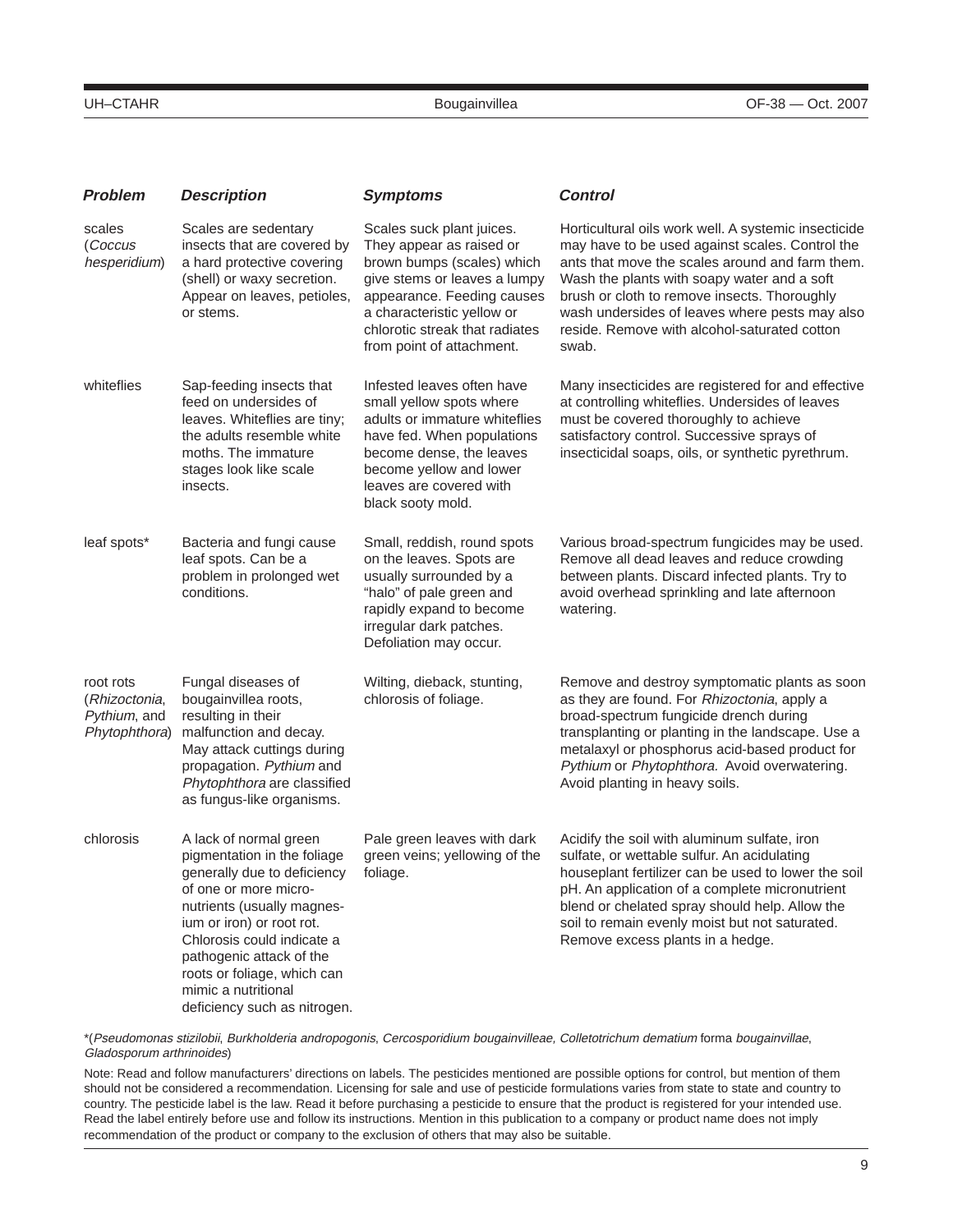## **Cultivars (varieties)**

| <b>Cultivar</b>                                          | <b>Bract color</b>                          | <b>Comments</b>                                                                                                                                                                                                                                                                                                                                |
|----------------------------------------------------------|---------------------------------------------|------------------------------------------------------------------------------------------------------------------------------------------------------------------------------------------------------------------------------------------------------------------------------------------------------------------------------------------------|
| Afterglow                                                | Yellow-orange                               | Sparse foliage. Bracts turn a dusty rose color when old. Heavy bloomer.                                                                                                                                                                                                                                                                        |
| Barbara Karst                                            | <b>Bright red</b>                           | A popular cultivar that performs well. Moderate to vigorous growth.<br>Leaves dull, dark green, broadly ovate with pointed tips, slightly wavy<br>margins. A constant bloomer. Flowers white and conspicuous. Thorns<br>medium and straight.                                                                                                   |
| Bois-de-Rose                                             | Dusty pink                                  | Vigorous growth. Dark green furry leaves. Thorns large, slightly recurved.                                                                                                                                                                                                                                                                     |
| California Gold                                          | Gold, yellow                                | Nice vining habit. Large long-lasting rich gold bracts; can appear yellow<br>in some environments.                                                                                                                                                                                                                                             |
| Crimson Jewel                                            | Crimson, pink, orange                       | Dwarf. Good container plant and ground cover.                                                                                                                                                                                                                                                                                                  |
| Double Pink                                              | Pink                                        | Huge clusters of bright pink double bracts. Repeat bloomer.                                                                                                                                                                                                                                                                                    |
| Double Red                                               | Deep red                                    | Clusters of fluffy double bracts over nice green leaves.                                                                                                                                                                                                                                                                                       |
| Dr. David Barry<br>(Singapore Pink,<br>Singapore Beauty) | Lavender-pink                               | Round shrubby vigorous cultivar with long elliptic leaves tapering to a<br>pointed tip. Very large elliptic reflex bracts. Flowers prominent, cream.<br>Thorns short, not prominent. Fine for containers.                                                                                                                                      |
| Elizabeth Angus                                          | Purple                                      | Vigorous growing. Leaves dark green, glossy, and tapering. Young<br>stems puberulent. Bracts large. Flowers yellowish, large, and<br>conspicuous. Thorns stout, long, recurved.                                                                                                                                                                |
| Golden Glow<br>(Millarii, Gold Queen,<br>Hawaiian Gold)  | Bright gold, pinkish-gold                   | Vigorous and erect. Leaves rounded and large. Bracts broadly ovate.<br>Thorns medium and straight.                                                                                                                                                                                                                                             |
| <b>Golden Summers</b><br>(Miss Oneuse)                   | White                                       | Variegated yellow-gold and green foliage. Large bracts. Repeat<br>bloomer. Thorns medium and slightly curved.                                                                                                                                                                                                                                  |
| Helen Johnson<br>(Temple Fire)                           | Reddish-purple,<br>opening slightly coppery | A dwarf compact bushy grower about three feet tall and wide. Branches<br>freely. Leaves are small, broadly ovate, sharply pointed at apex; margins<br>slightly wavy. Bracts sparse, broadly ovate, pointed apex. Thorns small,<br>short, slender. Good for hanging baskets and as a ground cover.                                              |
| Jamaica White<br>(Apple Blossom,<br>Audrey Grey)         | White with flush of pink                    | Medium grower. Leaves large, rounded, dark green, and smooth. Bracts<br>medium size. Very pretty but rather shy flowering. Thorns medium.                                                                                                                                                                                                      |
| Jane Snook<br>(Durban, President)                        | Pink                                        | Compact, dense. Tends to be pendulous with some vigorous canes.<br>Leaves long and light green with long petioles. Bracts large with ruffled<br>edges. Flowers large and greenish-cream. Thorns medium and fine.                                                                                                                               |
| John Lattin                                              | Iridescent pale lavender                    | Erect leggy grower. Leaves long, ovate, medium green, glossy, and<br>pointed at tips. Bracts taper to a long point at apex. Flowers moderate in<br>size, greenish-cream. Thorns long and curved.                                                                                                                                               |
| Juanita Hatten                                           | Bright red, dark pink                       | Moderate growth habit; branches freely. Foliage may be slightly<br>variegated in shades of green. Attractive mid-green, ovate leaves with<br>slightly wavy margins. Bracts ovate, medium to large. Tends to be ever-<br>blooming. Flowers prominent and creamy-white. Thorns moderate and<br>only slightly recurved. Good for hanging baskets. |
| Killie Campbell                                          | Copper, red, magenta                        | Large-growing, pendulous. Leaves dark green, long, ovate, margins<br>wavy, tapering to long-pointed apex. Petiole long. Bracts large, thin-<br>textured, and ruffled. Flowers large, conspicuous. Thorns long, straight.                                                                                                                       |
| Lady Hudson<br>(Princess Margaret Rose)                  | Pale pink                                   | Long canes often bear of leaves especially when young. Leaves broadly<br>ovate with long petioles, light green, and glabrous. Bracts small, ruffled.                                                                                                                                                                                           |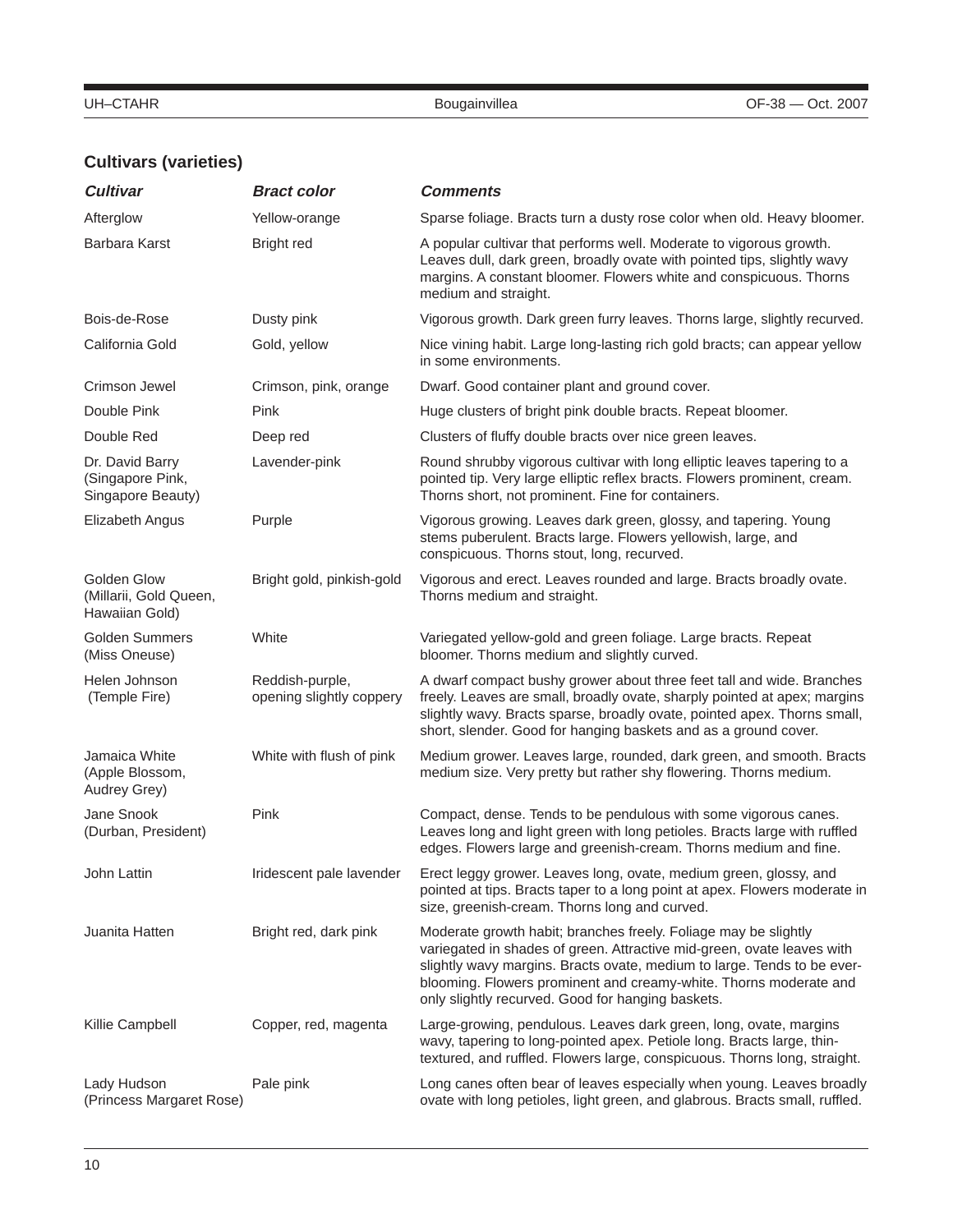| <b>Cultivar</b>                                        | <b>Bract color</b>                    | <b>Comments</b>                                                                                                                                                                                                                                                                                                                                    |
|--------------------------------------------------------|---------------------------------------|----------------------------------------------------------------------------------------------------------------------------------------------------------------------------------------------------------------------------------------------------------------------------------------------------------------------------------------------------|
| Lateritia<br>(Dar-es-Salaam)                           | <b>Brick-red</b>                      | Dense, shrubby, slow growing. Leaves medium size, furry. Bracts<br>medium size. Flowers conspicuous, creamy-white. Thorns medium, curved.                                                                                                                                                                                                          |
| Lady Mary Baring<br>(Yellow Glory,<br>Hawaiian Yellow) | <b>Bright yellow</b>                  | Growth erect and open. Leaves large, rounded, dark green. Bracts<br>medium size, rounded. Flowers not conspicuous. Thorns medium, stout,<br>and straight.                                                                                                                                                                                          |
| <b>Meriol Fitzpatrick</b><br>(Dream)                   | Pale, shimmering<br>lavender          | Bushy. Leaves dark green and elliptic. Bracts thin, ovate, tapering, with<br>slightly ruffled margins. Flowers medium in size, creamy-white.<br>Thorns medium and recurved.                                                                                                                                                                        |
| Miami Pink                                             | Dark pink                             | Does best in landscapes.                                                                                                                                                                                                                                                                                                                           |
| Miss Manila<br>(Tango)                                 | Golden-orange,<br>apricot, light pink | Vigorous, cascading, dense habit. New growth coppery. Leaves ovate,<br>light to medium green. Bracts large, whorled, rounded at apex, slightly<br>ruffled. Flowers large and prominent, cream. Thorns medium to strong,<br>straight.                                                                                                               |
| Mrs. Butt<br>(Dame Clara Butt,<br>Crimson Lake)        | Red to peach                          | Habit loose and upright, vigorous. Leaves large and rounded with a<br>short sharp point at apex. Bracts medium size, broadly ovate. Repeat<br>bloomer. Flowers prominent, white with a tinge of pink or red. Thorns<br>medium, stout, and straight.                                                                                                |
| Mrs. McClean<br>(Hawaiian Orange,<br>Orange Glory)     | Bright orange                         | Erect growth. Leaves large, rounded. Bracts medium size. Flowers not<br>conspicuous, cream. Thorns medium, stout, and straight.                                                                                                                                                                                                                    |
| Oo-La-La<br>(Poultoni)                                 | Purple                                | Compact, small to moderate growth, bushy. Canes short. New growth<br>copper-red. Leaves broadly ovate, pointed apex, slightly wavy margins.<br>Bracts moderately large with acute apex. Bracts open copper-red,<br>become magenta-red, and finally have a bluish appearance. Cream<br>flowers are conspicuous. Thorns few, small, slightly curved. |
| Orange Fiesta                                          | Pumpkin                               | Luminous bracts have hints of pink and salmon. Allowing plants to wilt<br>slightly encourages more blossoms.                                                                                                                                                                                                                                       |
| <b>Pink Pixie</b><br>(Hawaiian Torch,<br>Smartipants)  | Pink, magenta-red                     | True miniature. Small leathery leaves, internodes very short, and leaves<br>crowded. Bracts small and densely packed. Flowers prominent, small,<br>and white. Thorns short, stubby, and blunt. Good for small pots.                                                                                                                                |
| Raspberry Ice<br>(Hawaii,<br>Tropical Rainbow)         | Red                                   | Compact, bushy grower. New shoots reddish. Leaves small to medium,<br>ovate, tapered to a pointed apex, margins wavy. Variegated foliage with<br>cream to golden yellow margins, dark grayish-green center. Bracts<br>medium, ovate. Repeat bloomer. Thorns short, thin, and straight.                                                             |
| Rosa Catalina                                          | Rosy pink                             | Dense, busy, and vigorous. Leaves ovate, furry, tapering to a point.<br>Bracts medium, ovate with pointed apex. Flowers prominent.<br>Thorns medium, stout.                                                                                                                                                                                        |
| Royal Purple                                           | Dark purple                           | Good replacement for Elizabeth Angus in humid areas.                                                                                                                                                                                                                                                                                               |
| Scarlet O'Hara<br>(San Diego Red,<br>Hawaiian Scarlet) | Orange, dark red                      | Loose, upright, vigorous with strong canes. New growth dark red,<br>slightly puberulent. Leaves very large, rounded, dark green, thick-<br>textured. Bracts nearly round and very large. Flowers conspicuous,<br>cream, large. Many thorns, medium, recurved.                                                                                      |
| <b>Summer Snow</b>                                     | White                                 | Large bracts. Excellent for weddings. Does well in hanging baskets.                                                                                                                                                                                                                                                                                |
| Sundown                                                | Apricot                               | Vigorous. Good bloomer. Heavy feeder.                                                                                                                                                                                                                                                                                                              |
| Surprise (Mary Palmer)                                 | Pink and white                        | Grows large. Leaves large and mid-green.                                                                                                                                                                                                                                                                                                           |
| <b>Sweet Dream</b>                                     | Pale lavender                         | Leaves completely gold. Thornless.                                                                                                                                                                                                                                                                                                                 |